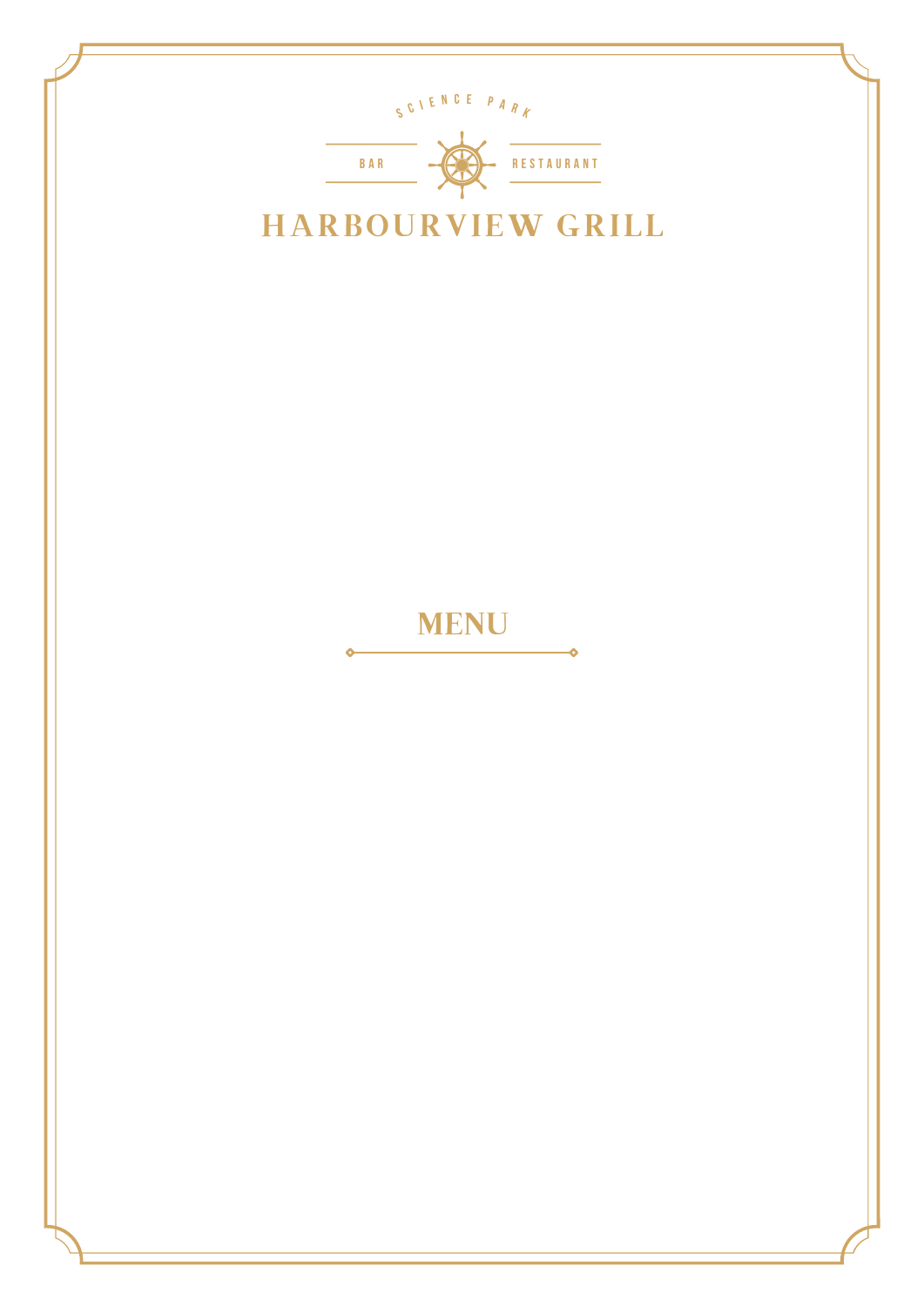Starters

| CHILLI CLAMS 香辣炒蜆<br>clams sautéed in Asian herbs, chilli sauce and served with garlic bread                         | 158 |
|----------------------------------------------------------------------------------------------------------------------|-----|
| MEXICAN NACHOS 墨西哥芝士薄脆<br>tortilla chips with jalapenos, salsa guacamole and sour cream<br>add chicken or beef (+20) | 158 |
| NZ MUSSELS 新西蘭青口<br>sautéed NZ mussels in garlic wine sauce                                                          | 158 |
| CALAMARI 香炸魷魚圈<br>lightly crumbed rings with our special thousand island sauce and lemon wedges                      | 148 |
| LAMB KOFTA 串燒羊肉卷<br>Asian spices minced lamb meat baked, served with minty yoghurt sauce                             | 138 |
| QUESADILLAS 墨西哥雞肉夾餅<br>mildly spiced chicken and cheese stuffed tortilla served with salsa and sour cream            | 128 |
| POPCORN CHICKEN 炸雞球<br>crumbed and served with spicy dipping sauce                                                   | 108 |
| CHICKEN WINGS 秘製香辣雞翼<br>crumbed and served with spicy dipping sauce                                                  | 108 |
| POTATO SKINS 脆炸焗薯皮<br>filled with guacamole, salsa, and topped with grilled cheese                                   | 98  |
| FRIES 經典薯條<br>french fries / sweet potato / potato wedges / mixed<br>fat chips $(+10)$ / cheesy fries $(+20)$        | 68  |
| GARLIC BREAD 蒜香包<br>flatbread with garlic olive oil and herbs                                                        | 58  |
| SOUP OF THE DAY 是日餐湯<br>chef's selection freshly prepared                                                            | 58  |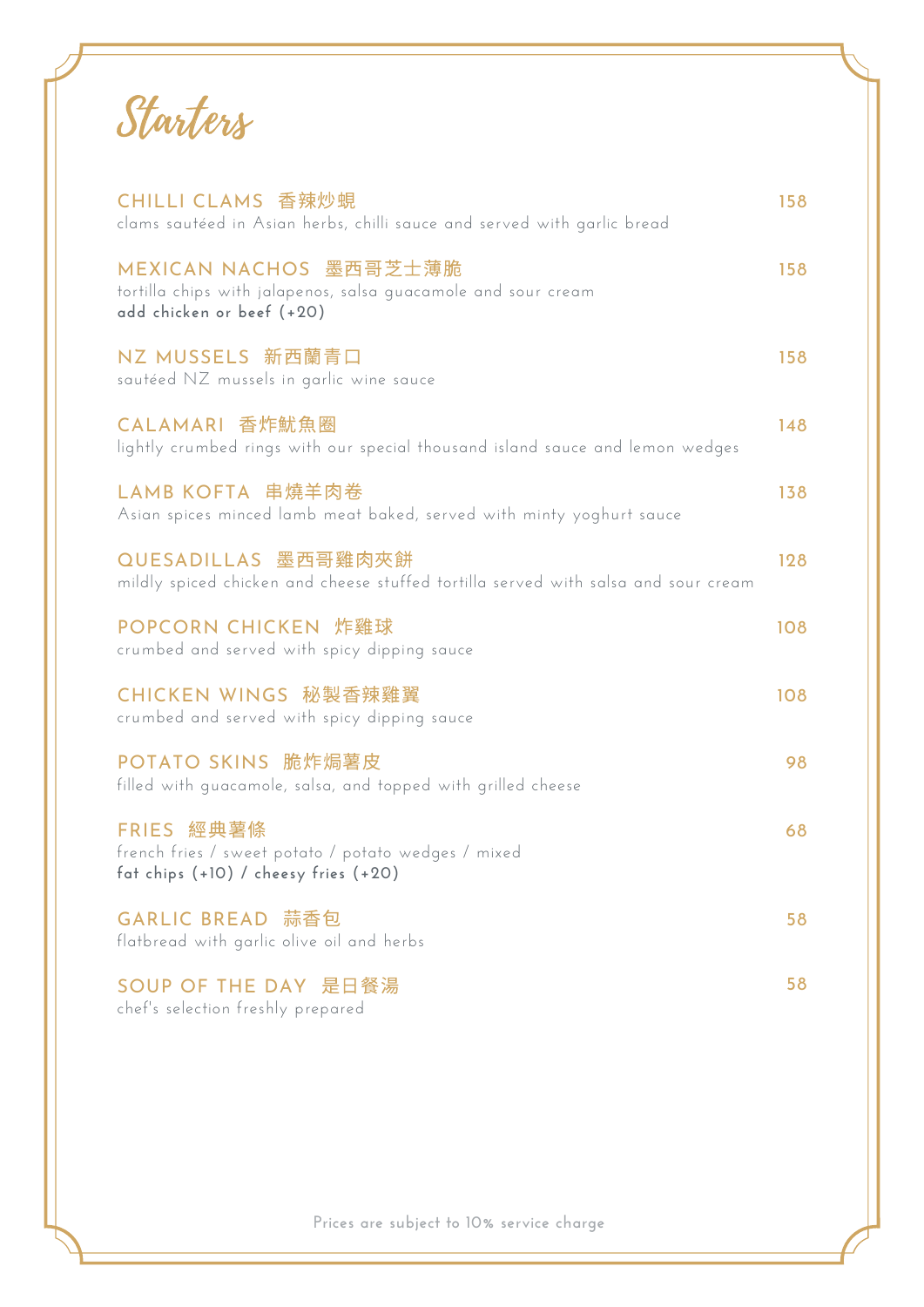Salads

| THAI BEEF SALAD 泰式牛肉沙律<br>beef strips in Thai dressing                                                                                       | 168 |
|----------------------------------------------------------------------------------------------------------------------------------------------|-----|
| COB CHICKEN SALAD 招牌沙律<br>chicken, bacon, egg with avocado and crouton in ranch dressing                                                     | 158 |
| CHICKEN AVOCADO SALAD 雞肉牛油果沙律<br>fresh garden salad with avocado with vinaigrette dressing                                                   | 148 |
| ORGANIC QUINOA & HALLOUMI SALAD 有機扁豆藜麥沙律<br>organic quinoa with grilled halloumi, fresh leaves with balsamic vinegar                         | 148 |
| PRAWN MANGO SALAD 香芒大蝦沙律<br>fresh salad with prawns and mangos in honey vinegar dressing                                                     | 148 |
| SESAME TUNA SALAD 英式吞拿魚沙律<br>sesame tuna chunks in sashimi dressing                                                                          | 148 |
| CAESAR SALAD 凱撒沙律<br>crunchy romaine lettuce with bacon, croutons and caesar dressing sprinkled cheese<br>add chicken or smoked salmon (+20) | 118 |
| GREEK SALAD 希臘沙律<br>fresh garden salad with feta and black olives with house vinaigrette dressing<br>add chicken or smoked salmon (+20)      | 118 |
|                                                                                                                                              |     |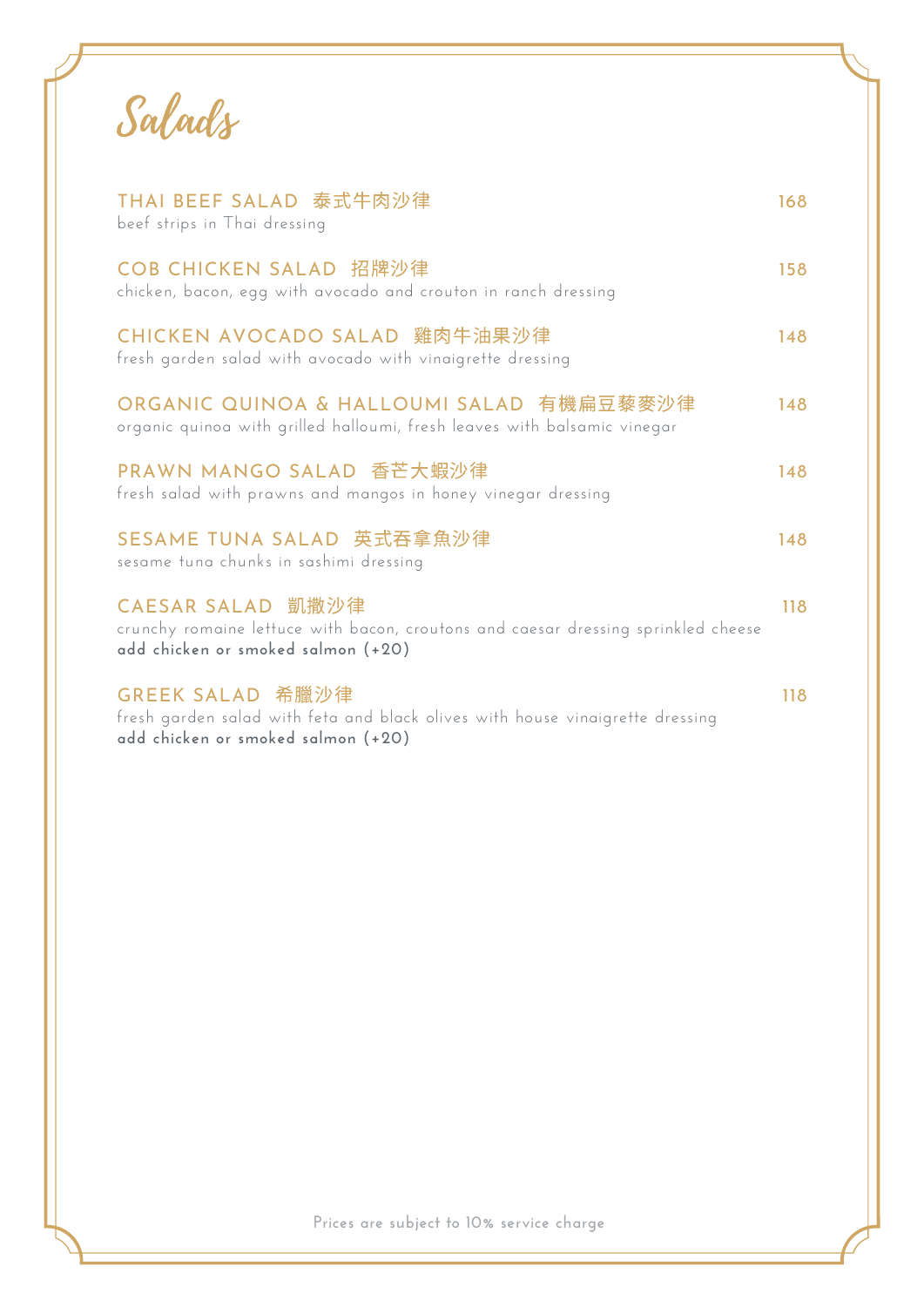Chef's Selection

| USDA T-BONE STEAK 16oz T 骨牛扒16安士<br>served with salad, and fries, with a choice of pepper or mushroom sauce                                       | 338       |
|---------------------------------------------------------------------------------------------------------------------------------------------------|-----------|
| NZ GRAIN-FED RIB EYE STEAK 12oz 肉眼扒12安士<br>served with salad, and fries, with a choice of pepper or mushroom sauce                                | 278       |
| NZ GRAIN-FED STRIPLOIN STEAK 12oz 西冷扒12安士<br>served with salad, and fries, with a choice of pepper or mushroom sauce                              | 258       |
| LAMB RUMP 紐西蘭羊上臀肉<br>served with roasted vegetables, and fresh mint sauce                                                                         | 258       |
| US BABY BACK RIBS 炭燒豬肋骨<br>tender rib rack with our special bbq sauce served with potato wedges                                                   | 228   408 |
| STEAMED BARRAMUNDI FILLET 蒸盲曹魚柳<br>served with mashed potatoes, seasonal vegetables, and creamy mustard sauce                                     | 198       |
| HALIBUT FILLET 比目魚柳<br>pan-fried halibut served with couscous salad, lemon, and fresh mango salsa                                                 | 198       |
| NORWEGIAN SALMON STEAK 挪威三文魚扒<br>served with mashed potatoes, roasted vegetables, and creamy mustard sauce                                        | 198       |
| SESAME TUNA CHUNKS 芝麻吞拿魚<br>served with roasted vegetables, and fresh mango salsa                                                                 | 198       |
| PORK STEAK 特色豬扒<br>served with mashed potatoes, seasonal vegetables, and pickles                                                                  | 168       |
| CHICKEN FAJITAS 惹味烤雞(或牛肉)軟薄餅卷<br>served with sautéed onion and peppers along with soft tortilla wraps<br>change to beef / prawn / vegetable (+30) | 168       |
| FISH & CHIPS 英式炸魚薯條<br>served with chips, and tartar sauce                                                                                        | 158       |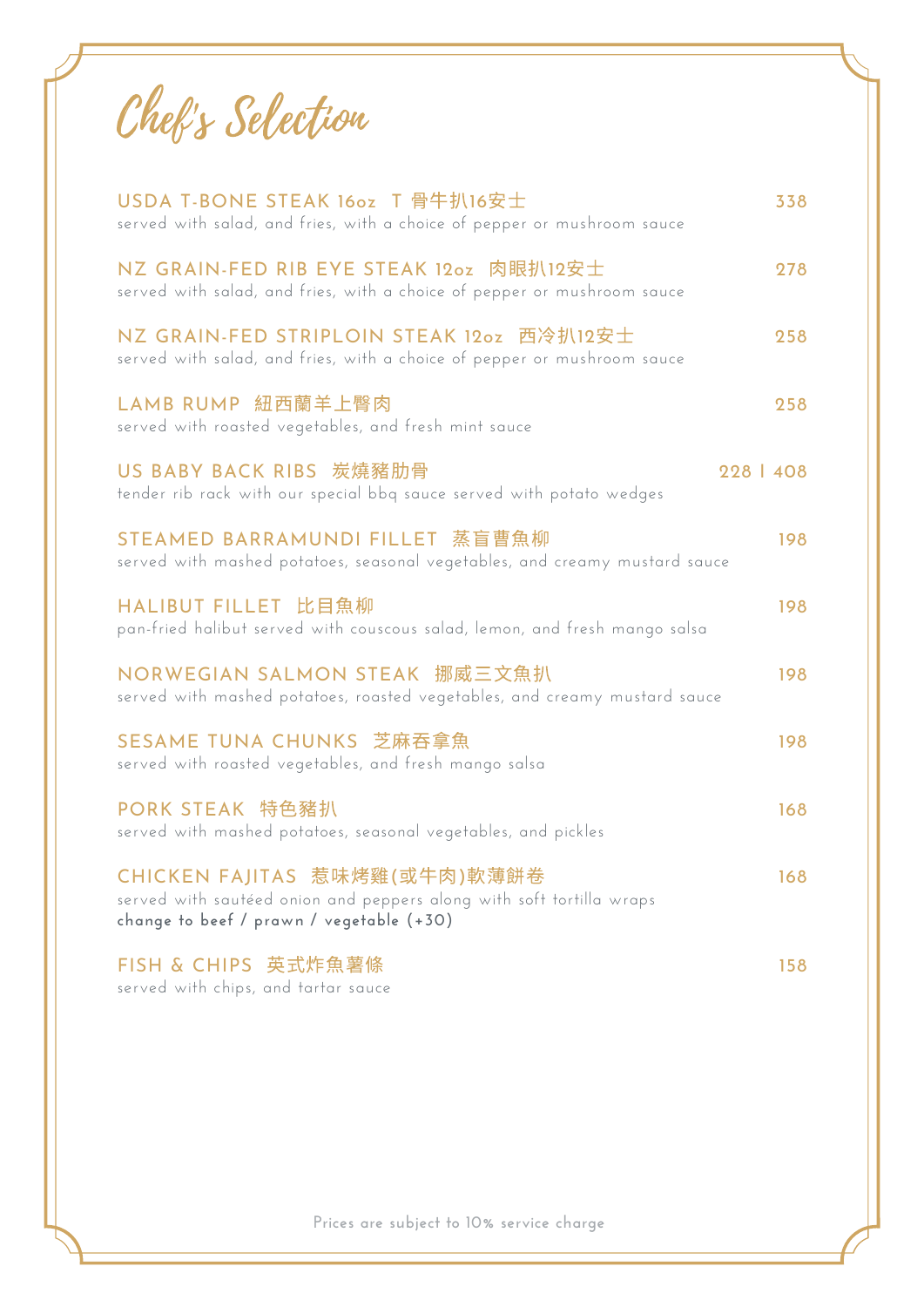Burgers

| IMPOSSIBLE BURGER 植物肉漢堡<br>impossible meat, garden salad and grilled cheese with a side portion of potato wedges | 178 |
|------------------------------------------------------------------------------------------------------------------|-----|
| KIWI LAMB BURGER 羊肉漢堡<br>NZ lamb with fresh salad, grilled cheese and mint mayo                                  | 178 |
| ULTIMATE BEEF BURGER 炭燒牛肉漢堡<br>prime beef with fresh salad grilled, cheese bacon and egg                         | 178 |
| GRILLED CHICKEN BURGER 特色烤雞漢堡<br>avocado, chicken, and bacon                                                     | 148 |
| FISH FILLET BURGER 魚柳漢堡<br>beer-battered crispy fish, garden salad, tartar sauce potato wedges                   | 148 |
| Wraps                                                                                                            |     |
| GRILLED LAMB WRAP 小烤羊手卷<br>grilled lamb fillet with fresh mint sauce                                             | 168 |
| BBQ CHICKEN AVOCADO WRAP 烤雞牛油果手卷<br>grilled chicken, avocado with bbq sauce                                      | 158 |
| FISH WRAP 美式炸魚手卷<br>fish finger with tartar sauce                                                                | 148 |
| Azian Special                                                                                                    |     |
| BUTTER CHICKEN CURRY 牛油咖喱雞<br>boneless chicken thigh cooked in rich, velvety tandoori sauce                      | 148 |
| UDON PEPPER BEEF 自家製黑椒牛肉炒烏冬<br>udon noodle with beef, and pepper sauce                                           | 148 |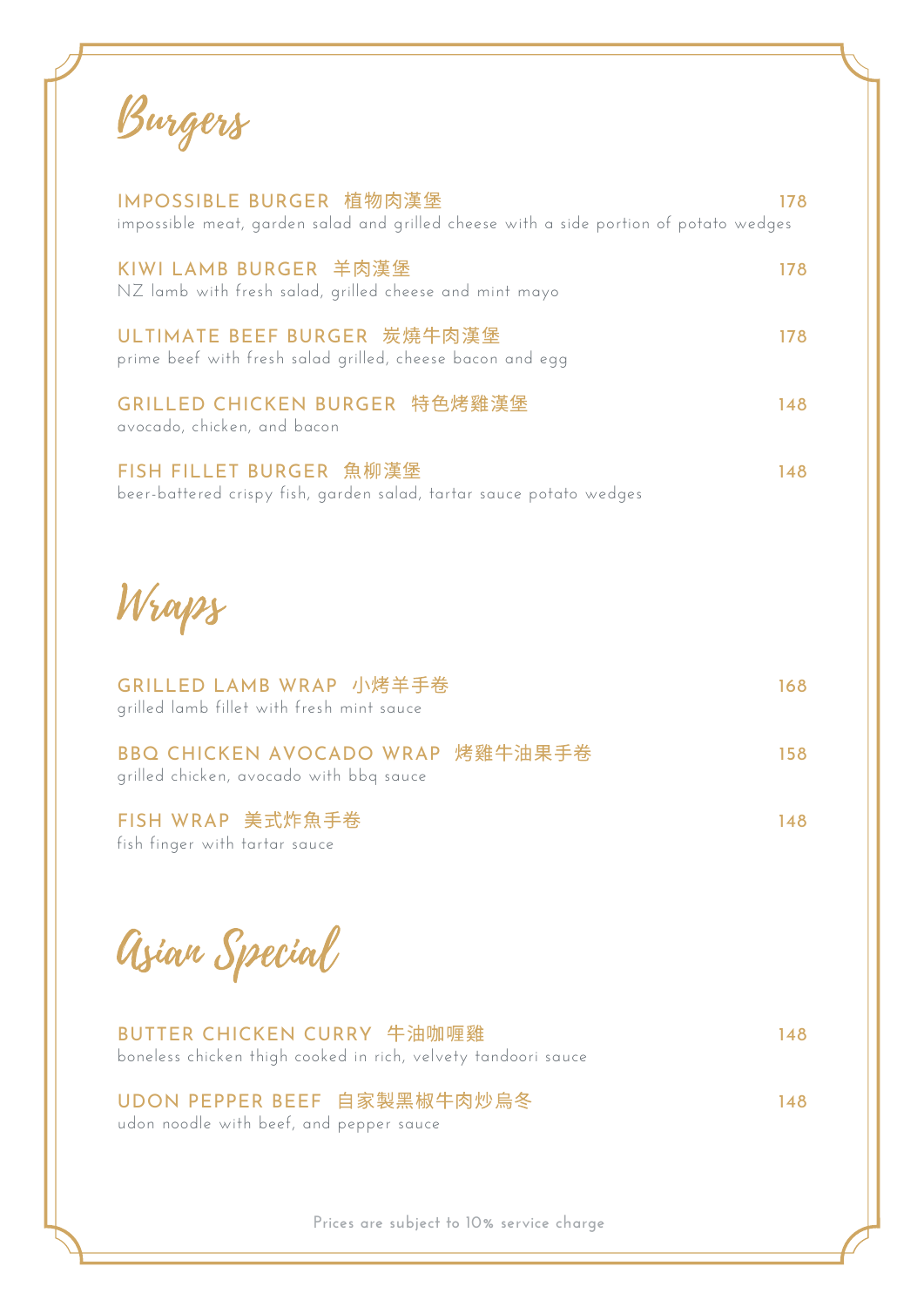Pasta

| IMPOSSIBLE PENNE BOLOGNAISE 植物肉長通粉<br>impossible meat in tomato sauce with herbs         | 158 |
|------------------------------------------------------------------------------------------|-----|
| PRAWN AL FUNGI 香濃芝士大蝦意粉<br>rich creamy cheese spaghetti with prawn with truffle oil      | 158 |
| SEAFOOD RISOTTO 香草蕃茄海鮮意大利飯<br>freshly cooked seafood in light tomato sauce with herbs    | 158 |
| SPAGHETTI VONGOLE 香辣蒜茸白酒蜆肉意粉<br>sautéed clams tossed in olive oil with garlic and chilli | 158 |
| FETTUCCINE SALMON 三文魚濃汁闊條麵<br>creamy tomato sauce with salmon                            | 148 |
| MIXED VEG SPAGHETTI 雜菜薄意粉<br>mixed vegetables in tomato sauce                            | 148 |
| CHICKEN MUSHROOM RISOTTO 雞肉蘑菇燴意大利飯<br>sautéed wild mushroom with truffle oil             | 138 |
| PESTO CHICKEN SPAGHETTI 香草烤雞意粉<br>chicken, and rocket with pasta in pesto sauce          | 138 |
| SPAGHETTI BOLOGNAISE 肉醬意粉<br>classic Italian spaghetti bolognaise                        | 138 |
| SPAGHETTI CARBONARA 芝士卡邦尼意粉<br>rich creamy cheese pasta with bacon, and ham              | 138 |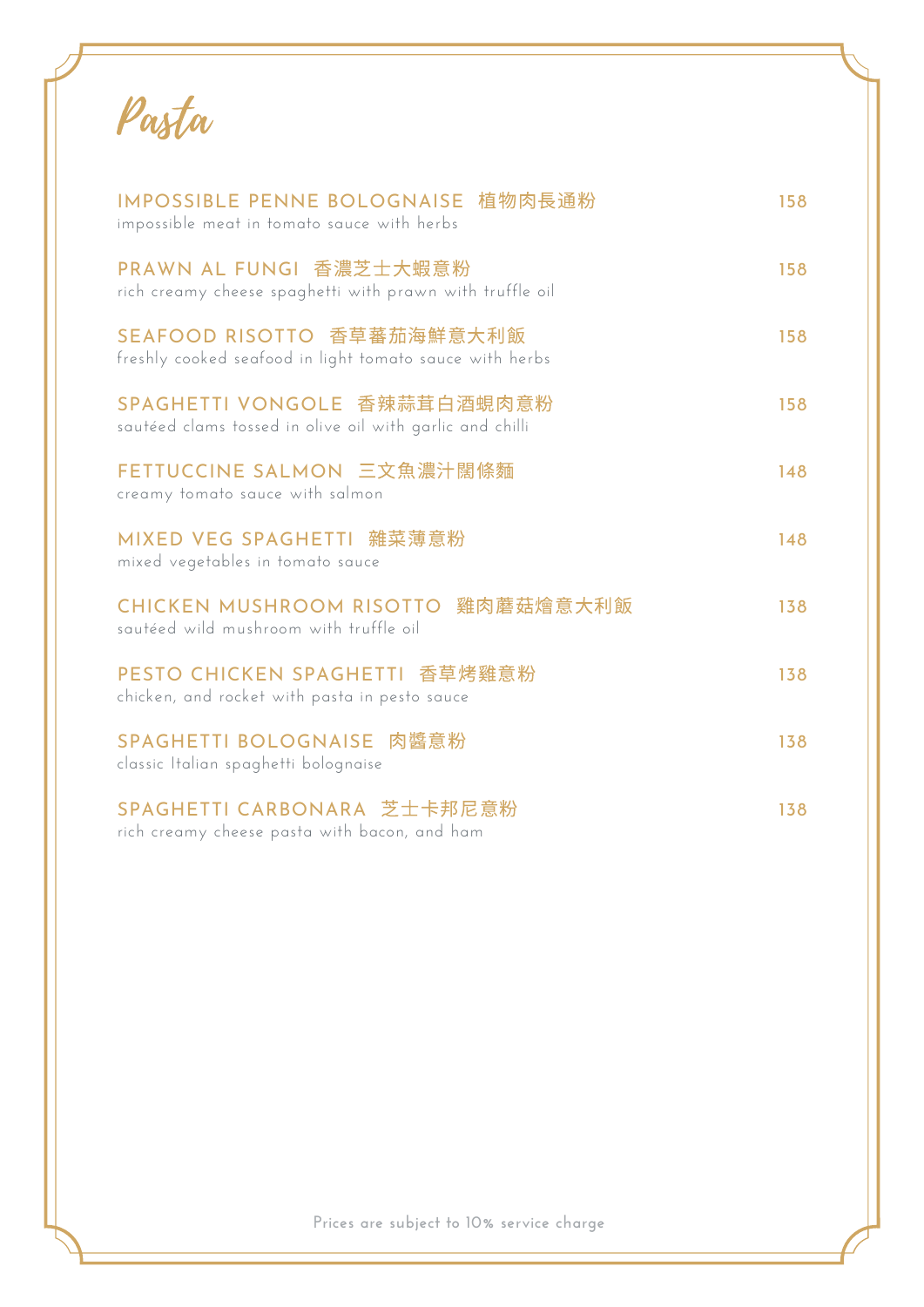Pizza

| PARMA HAM 柏爾馬火腿薄餅<br>parma ham, onion, rockets, parmesan cheese                      | 168 |
|--------------------------------------------------------------------------------------|-----|
| MIXED SEAFOOD 千島海鮮薄餅<br>mixed seafood and sweet corn with thousand island sauce      | 168 |
| BBQ CHICKEN BBQ烤雞薄餅<br>chicken breast, bbq sauce, onions, mushrooms and bell peppers | 158 |
| TROPICAL HAWAIIAN 夏威夷薄餅<br>tropical pineapple and ham with thousand island sauce     | 158 |
| MEATY! 雜綿肉腸薄餅<br>ham, sausage, bacon and pepperoni                                   | 158 |
| VEGGIE SUPREME 素菜薄餅<br>mixed selection of fresh seasonal vegetables                  | 158 |
| PEPPERONI 辣肉腸薄餅<br>with oregano and mozzarella                                       | 148 |
| MARGHERITA 意大利芝士薄餅<br>finest Italian mozzarella with fresh tomato sauce and herbs    | 138 |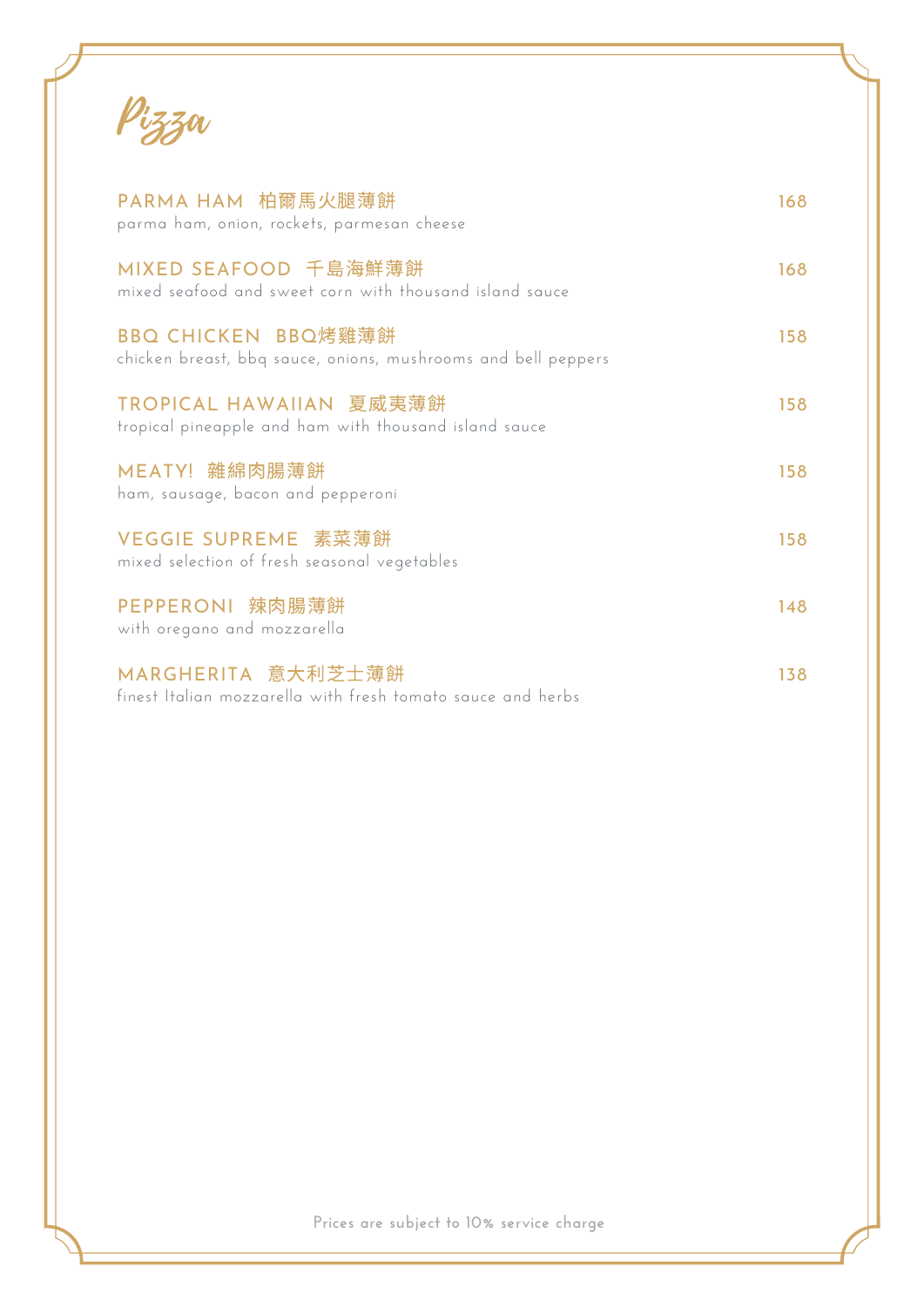Desserts

| APPLE CRUMBLE 蘋果金寶<br>fresh apples baked with crumble, topped with vanilla ice cream                          |    |
|---------------------------------------------------------------------------------------------------------------|----|
| BLUEBERRY CHEESECAKE 藍莓芝士蛋糕<br>creamy cheesecake topped with a vibrant blueberry glaze                        | 88 |
| CHOCOLATE MUD CAKE 朱古力蛋糕<br>two-layered chocolate fudge cake filled and served with ice cream                 | 88 |
| <b>COCONUT TART BITES 椰子批</b><br>rich coconut cream topped with grated coconut                                | 88 |
| CHOCOLATE SUNDAE 朱古力新地雪糕<br>chocolate brownie served with vanilla ice cream and drizzled with hot fudge sauce | 68 |
| ICE CREAM 雪糕球                                                                                                 |    |

a scoop from our selection